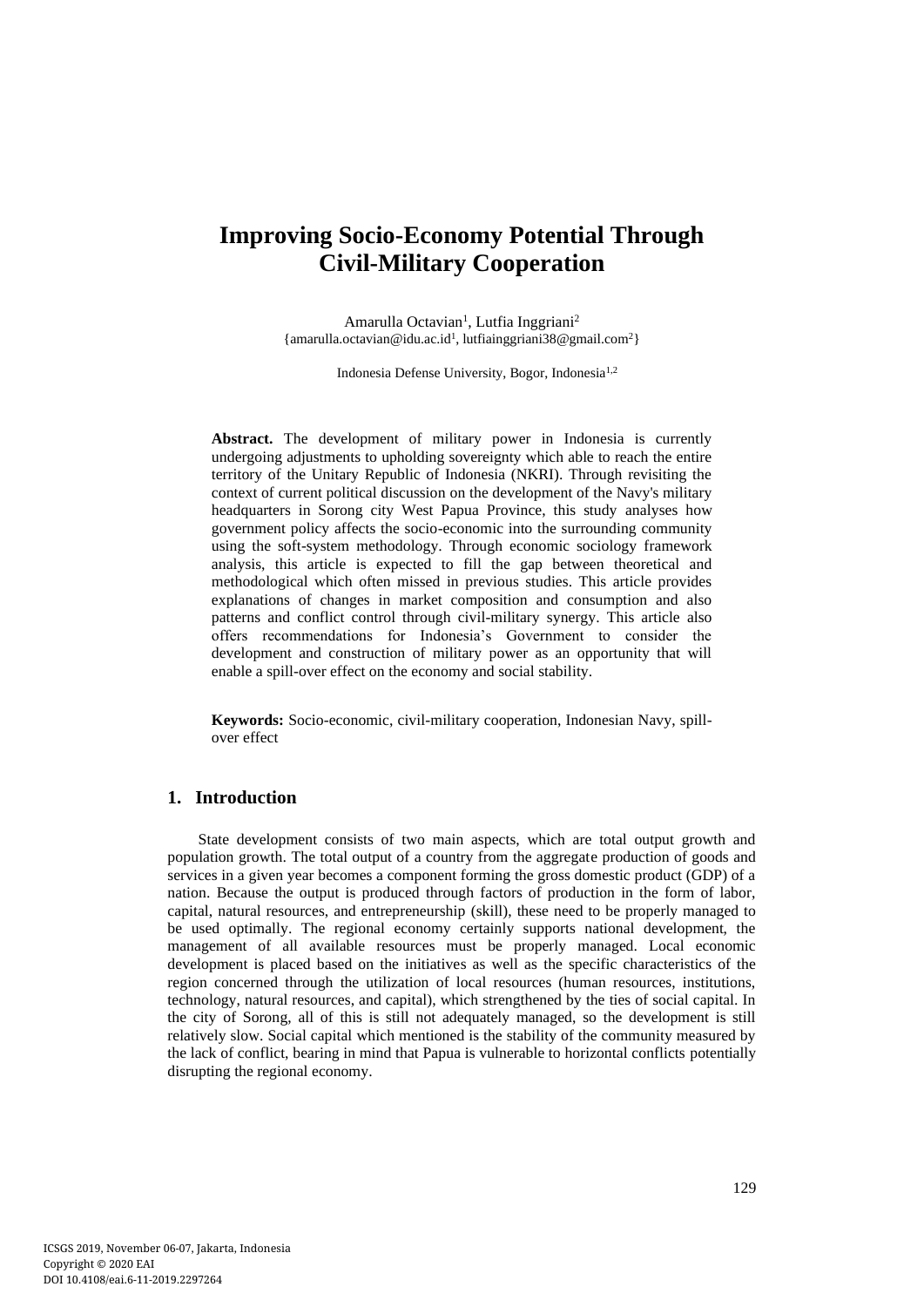To achieve the development of local economic potential needs to be supported with stability and security, in this case, this process can be called as part of peace enforcement that must be carried out by the military. This is not solely the work of the government and the community itself. The development of regional potential can be similarly compared to interconnected chain between human development, economic development, security stability, and enforcement of sovereignty; in which an external factor was intervening in form agencies engaged in the defense sector, namely the Navy, as one of the local economic driving factors. This role can be seen since earlier, in the era of and after the formation of military bases. In this case, the function and role of the Navy in the service of the State is realized when they present a sense of security for a State.

Although the Navy is a government agency engaged in the defense sector, but referring to Law 23 of 2004 in respect to the role of the TNI in Military Operations Other Than War (Operasi Militer Selain Perang - OMSP), the Navy is also required to play an active role in participating in the humanitarian, economic, social and cultural sector in accordance to the level. Although the CSO is considered as a social function of the TNI, there have not been many studies specifically on civil-military cooperation in the socio-economic field. The paper elaborated from this study offers a soft system methodology (SSM) as a methodological framework for evaluating and formulating suggestions from multiple stakeholders who separately pursue different objectives for increasing cooperation of the Indonesian Navy and Sorong City Government to optimize the regional socio-economic potential. SSM is a quality research procedure based on systems thinking and system concepts related to human activity systems. This methodology is used to understand the problem from different stakeholders' perspectives to gain a new conceptual idea to transform the factual phenomena (Hardjosoekarto, 2012, p.7). The use of SSM in this study offering an opportunity to answer theorist's problems while providing suggestions for actions needed by stakeholders.

## **2. Soft System Methodology**

Checkland (as cited in J. Khisty 1995) introduced the idea of emergence as a corner-stone in system thinking. The principle of development states that whole entities exhibit properties that are meaningful only when attributed to the whole. Furthermore, Checkland added three more ideas to assemble the core concept on which system thinking is based: hierarchy, communication, and control [1] SSM is a qualitative research methodology, which is based on action research and systems thinking theory, and which places importance on meaning, selfreflexivity, interpretation, human experience, learning, and participation [2]

SSM as a methodological step offers an approach that tends to be experienced-based knowledge, meaning that it emphasizes on extracting information and the desire of actors in the real world be formulated into recommendations to improve the problematic situations that are the target of research [3]. To build knowledge from these experiences, SSM practitioners must be grounded in the conceptual framework and theories that become a standing position before the research is conducted Checkland [4]. This shows that the involvement of the writer as an SSM practitioner with a problematic situation can be defined scientifically. In this article, the theory of economic sociology proposed by Neil J. Smelser (2005) above is an intellectual framework that is used to analyze the role of a military institution with various defense activities can be an essential role for society and building the economy in general.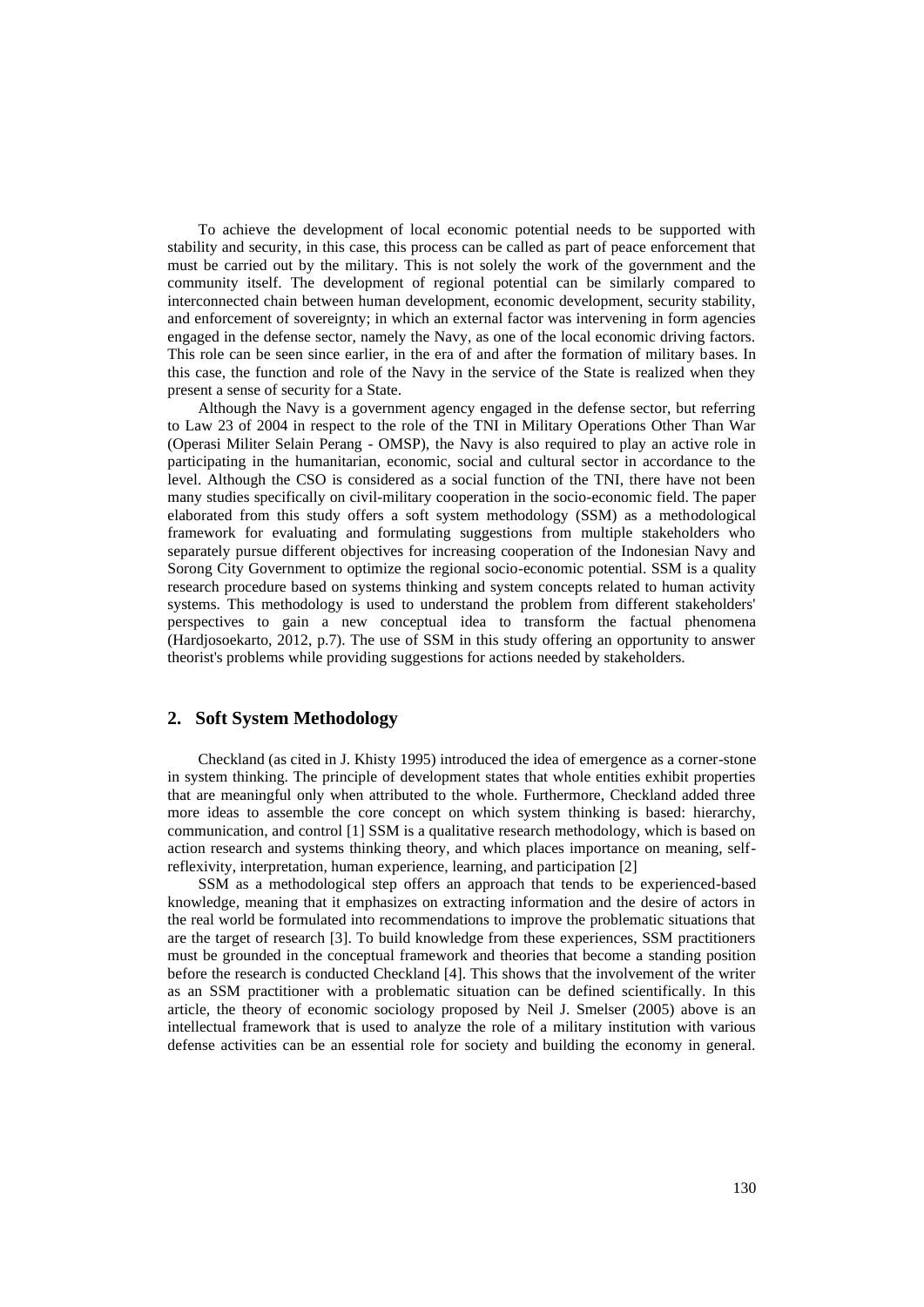One of the characteristics of SSM is that this method attempts to unravel the complexity of the problem by following the procedures and require stages of the analysis.

SSM originally consisted of seven stages, which are now compressed to four main stapes. The SSM process commences by exploring the problematical situation by identifying the issues, as well as analyzing the culture and power relations [5]. SSM consists of rich picture that can project how all stakeholders see problems in research, as well as interconnections and relationships between actors.

The second stage of SSM consists of constructing relevant purposeful activity models, which correspond to a specific worldview [6]. Root Definition (RD) helps the researcher in formulating activities in the thinking system to find a range of comparisons with reality in the field (real world), which is the main finding of the research. The root definition uses the QPR formula to answer the questions of what, why, and how, which 'P' is the 'What'; 'Q' is the' How'; and 'R' is the 'Why'<sup>1</sup>.

CATWOE analysis is used further after the root definition at the SSM stage has been made. For the root definition to be used as a conceptual model, the root definition needs to be approved and refined with the CATWOE analysis tool. The CATWOE tool is a reminder (mnemonic) that translates the root definition, which is made capable of discussing relevant human activity systems that have been selected. Known as the CATWOE is then created, and is outlined below.<sup>2</sup>

| <b>Customers</b>                 | : Who are beneficiaries or victims.       |
|----------------------------------|-------------------------------------------|
| Actors                           | : Who is responsible for the activities.  |
| <b>Transformation</b> process    | : Convert input to output.                |
| Worldview                        | : General view that makes T meaningful.   |
| Owners                           | : Who can prevent or change the activity. |
| <b>Environmental constraints</b> | : The elements out of the system.         |

**Table 1.** CATWOE Table

After going through the stages of data collection, this study uses a qualitative approach with a descriptive research analysis so that the interpretation can be explained in more detail based on the facts that occur. SSM becomes a determining instrument in which the location of the problem is feasible to be discussed.

#### **3. Methodology**

This research uses a qualitative approach. Qualitative research aims to find out the specific meaning of phenomena based on participants' views. Qualitative research is a means to explore and understand the meaning of individuals or groups relating to social or human problems [7]. Researchers try to investigate issues related to the role of stakeholders in building civil-military cooperation to enhance the socio-economic potential in the City of

<sup>&</sup>lt;sup>1</sup> Checkland, P., & Poulter, J.: Learning for action: A short definitive account of Soft Systems Methodology and its use for practitioners, teachers and students. Chichester, United Kingdom: Wiley. P.38 (2006) 2 Ibid. p.42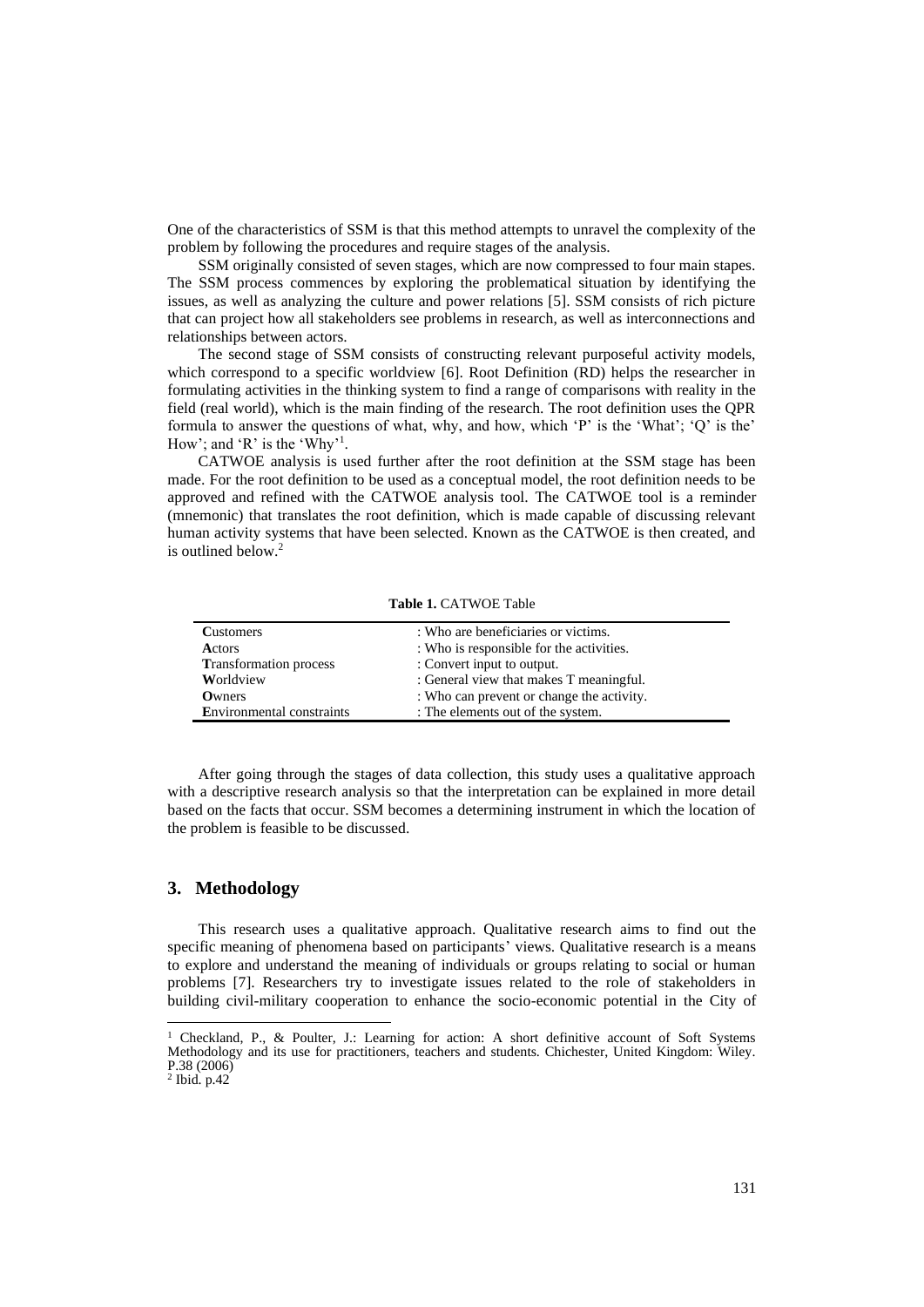Sorong. To examine this issue, fragments of information were collected from various individuals as key informants by conducting semi-structured interviews, face-to-face meetings for at least one hour, conducted around the Navy headquarters, strategic defense areas in Sorong City, Sorong City Regional Government offices and random location of a residential area. Unstructured questions are created to enable stakeholders to offer more descriptions and perspectives to emerge. Interviews provide a platform for stakeholders to to express their views in a safe environment openly.

Research permission was obtained from the university to be given to those who participated in the interview and data collection process. All parties accept explanations and agreements detailing the research objectives, as well as the certainty that their participation is voluntary, that what they say will be kept confidential, and that they can withdraw from participation at any stage if they wish. Fieldwork consists of interviews and direct involvement in the activities of the object under study. Various stakeholders are involved in this interest.

Data and information collection was carried out in September to December 2018 to gain an initial understanding of soft tissue from a Navy perspective on the subject of military civilmilitary cooperation, local government understanding of socio-economic potential, community views on social conflict and economic problems, carried out at Indonesian Navy Headquarters, Sorong City Government, and Sorong City community. Interviews were conducted with two representatives from the Indonesian Navy Headquarters, four representatives from the Indonesian Navy in Sorong, two representatives from the Government of Sorong City, several local communities, and several business people who were randomly encountered in daily interactions. From the data and information collected analyzed using thematic analysis.

#### **4. Result**

#### **4.1. Problem situation**

Unstructured problem situations are examined through interviews to get an initial understanding of soft problems. In the first phase, SSM aims for researchers to experience the issues and investigate them from all perspectives. In the second stage, SSM is to express the situation of the problem, carried out by observing and directly involved in some open activities organized by the city government of Sorong, the Navy, and the community. This makes it possible to describe complex interactions between many actors.<sup>3</sup> The Rich Picture makes it easy to identify problems. The researcher concludes the participants in a simple form, using a few words, and a pointer line to describe the reciprocal relationship between actors in Rich Pictures. The process of assigning these actors was obtained from field research: participants expressed their positions/institutions, explained their tasks, revealed the constraints faced, and expressed their interactions with each other about the issues raised.

The interaction and involvement of researchers in stakeholder groups in the Navy illustrate how they often experience obstacles that arise and how they overcome them with a holistic approach. Researchers see many things that need to be improved for the role of the

<sup>3</sup> Checkland, P., & Poulter, J.: Learning for action: A short definitive account of Soft Systems Methodology and its use for practitioners, teachers and students. Chichester, United Kingdom: Wiley. P.51(2006)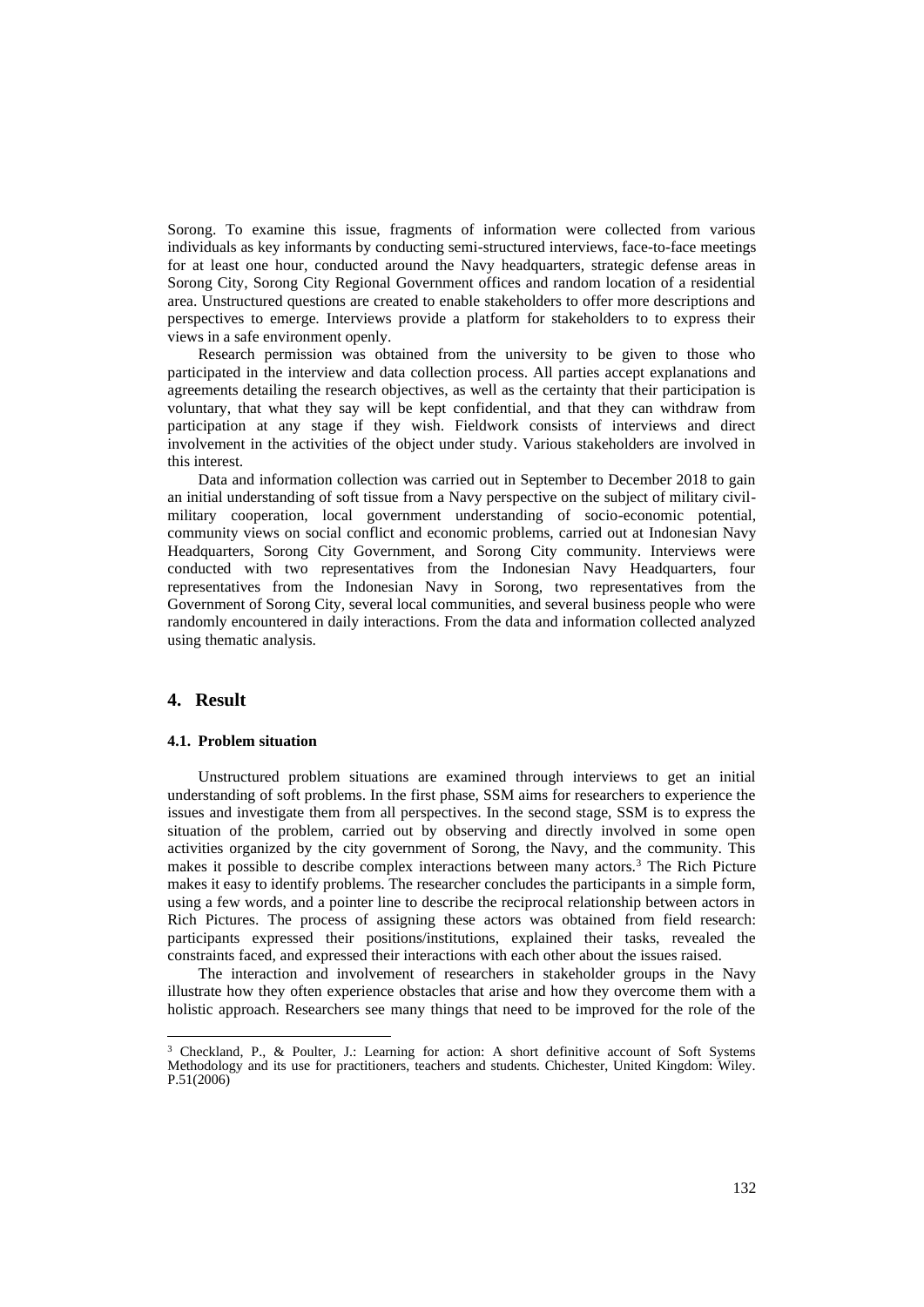Navy in addition to carrying out an active defense function, and they perform quite tiring tasks with special conditions in Papua making additional tasks of community development and social control necessary. The second stakeholder of the Sorong city government gave a positive view of the presence of the Navy in more significant numbers and is spread in several strategic areas in the City of Sorong. The researchers were directly involved in a number of open discussions with the city government to see how they established communication with the military in their area, indicating that awareness of civil-military synergy had formed there. Both parties recognize that changes in policies and regulations at the national and regional levels have influenced changes on the ground, especially in the patterns of cooperation developed between the civil-military so far.

The involvement of researchers with the community in interviews and several events illustrates the trust given to the Navy more than their confidence in the business industry. Stakeholders recognize that a fundamental problem that exists due to a lack of skills is the ability to deal with the extraordinary complexity that results from the interconnectedness between many players. The interdependence of stakeholders and the need for transparency, trust, and effective communication are highlighted as critical. After basing the results of field research and interviews, the researchers developed a rich picture, which is described as Figure [1]:



**Fig 1.** Rich Picture of Improving Socio-Economy Potential

Through the exploration of the opinions of the owners, namely the Indonesian Ministry of Defense, the Navy, the City Government of Sorong, and the City of Sorong, several statements, opinions, and problems were raised. The Indonesian Ministry of Defense basically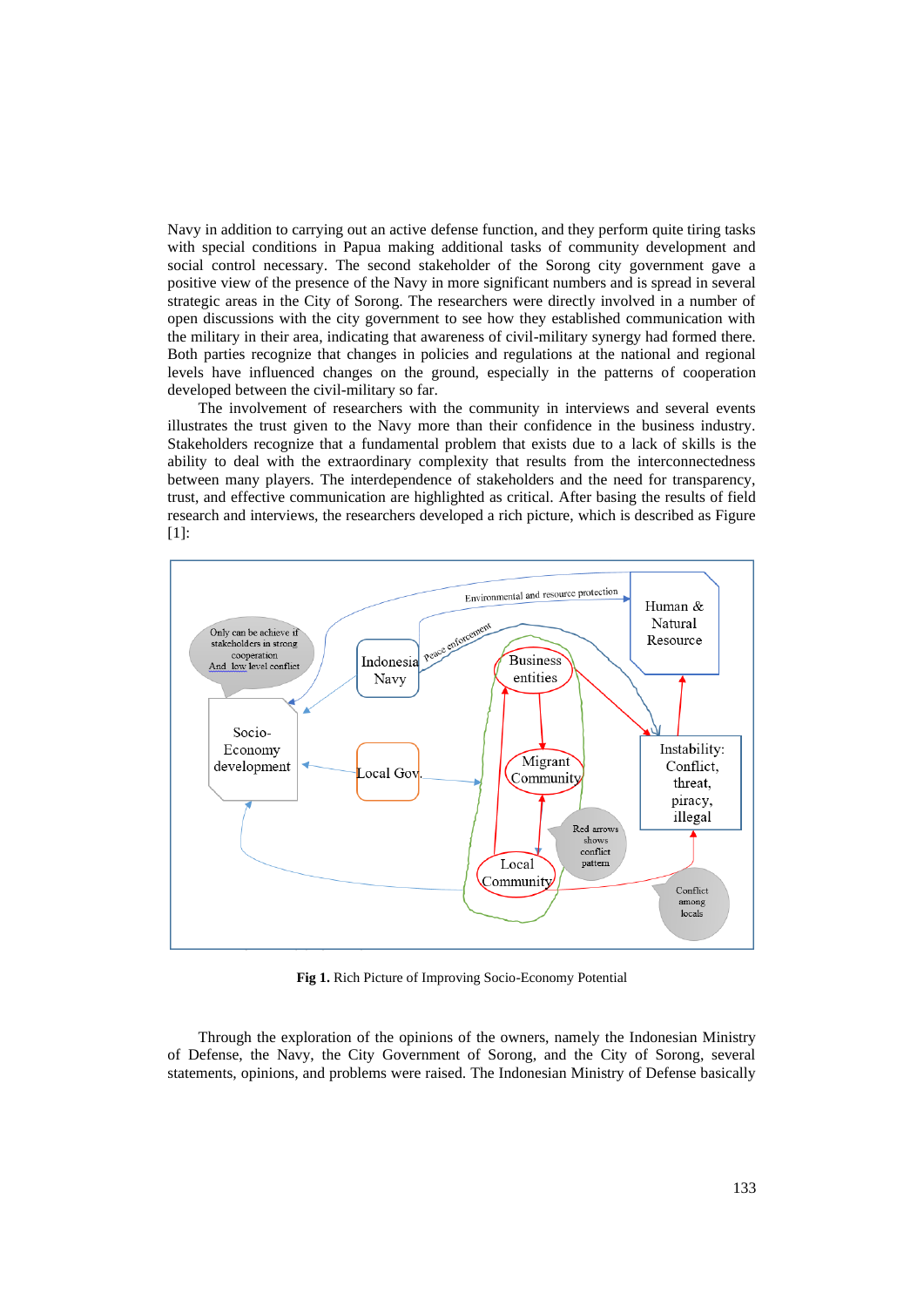realizes the urgency of developing the Indonesian Navy base to Eastern Indonesia, not only as part of the TNI's primary task of maintaining the sovereignty of the Republic of Indonesia and preventing threats, but there are other tasks as part of the CSOP which also make the TNI as an institution responsible for the community. The Navy, as an integral part of the TNI is in line with the Indonesian Ministry of Defense that the other functions of the TNI are not only in the defense sector. In the service of the Navy's OMSP, there is a social responsibility that contains the meaning of the fourth paragraph of the Preamble of the 1945 Constitution, including building a nation which in this case, highlights social and economic development. It can be said that the Navy carried out the mandate of the 1945 Constitution through programs organized through various policies on the organization within the Navy. In the actual implementation of the Navy's daily duties in carrying out the defense function it often faces outside technical constraints in the form of external disturbances, for example, horizontal conflicts in the community.<sup>4</sup>

According to the City Government of Sorong, there was a significant difference in the improvement of security and order in the border area in Sorong Raya after the addition of the Indonesian Navy, particularly Pasmar 3 in the Majener district. This section should be of concern to the government to synergize with the Indonesian Navy, especially in terms of counteracting the threat of horizontal conflict caused by separatist groups, terrorism, pirates, smuggling of goods in the sea territory, and the clashes that often occur due to customs issues. The Sorong City Government felt helped by the development of a strategic area, before the area that had previously been designated as an industrial zone had triggered conflicts among the public about the pros and cons of converting land to commercial industry.<sup>5</sup> The decision finally changed when in 2018, a national strategic area (KSN) was developed, which was later transferred to a vital area for the military, where the Indonesian Navy developed the Koarmada III and Pasmar 3 bases.

"*This is a rare phenomenon when indigenous people are willing to give up their land to become a military area. They prefer to hand over to the military rather than industry because they do not want genetic damage like in other areas of Papua, especially trauma due to Freeport*." She says.

There are a number of different opinions found in Sorong City Communities, most of whom still adhere to the customs. These communities are scattered at several different points according to the location of the Indonesian Navy headquarters, and some think this is an opportunity to develop a home-based business to meet the demand for goods and services of troops serving in Sorong. Some others consider the Indonesian Navy to violate customary law with unclear reasons, usually they are motivated by personal motives to give conventional fines about land and plants that are on Indonesian Navy's property, the property is claimed as inherited land for their successors, their assumption that the Navy must repurchase it back to the next generation of landowners.<sup>6</sup> This has become an obstacle between the local government of Sorong and the Navy to achieve efficient cooperation, because if people's behavior is not controlled, there will be many losses. As a result, the defense activities are not optimal because it burdens the budget, so that budget leaks often occur.

<sup>4</sup> Rear Admiral I.N.G. Ariawan, Commander of Fleet Command III, personal communication 29 November 2018

<sup>5</sup> Herlin Sasabone, Head of Economic Planning Bappeda of Sorong City, personal communication, 4 December 2018

<sup>6</sup> Thomas Jitmau, Head of Spatial Planning and Regional Affairs, personal communication, 3 December 2018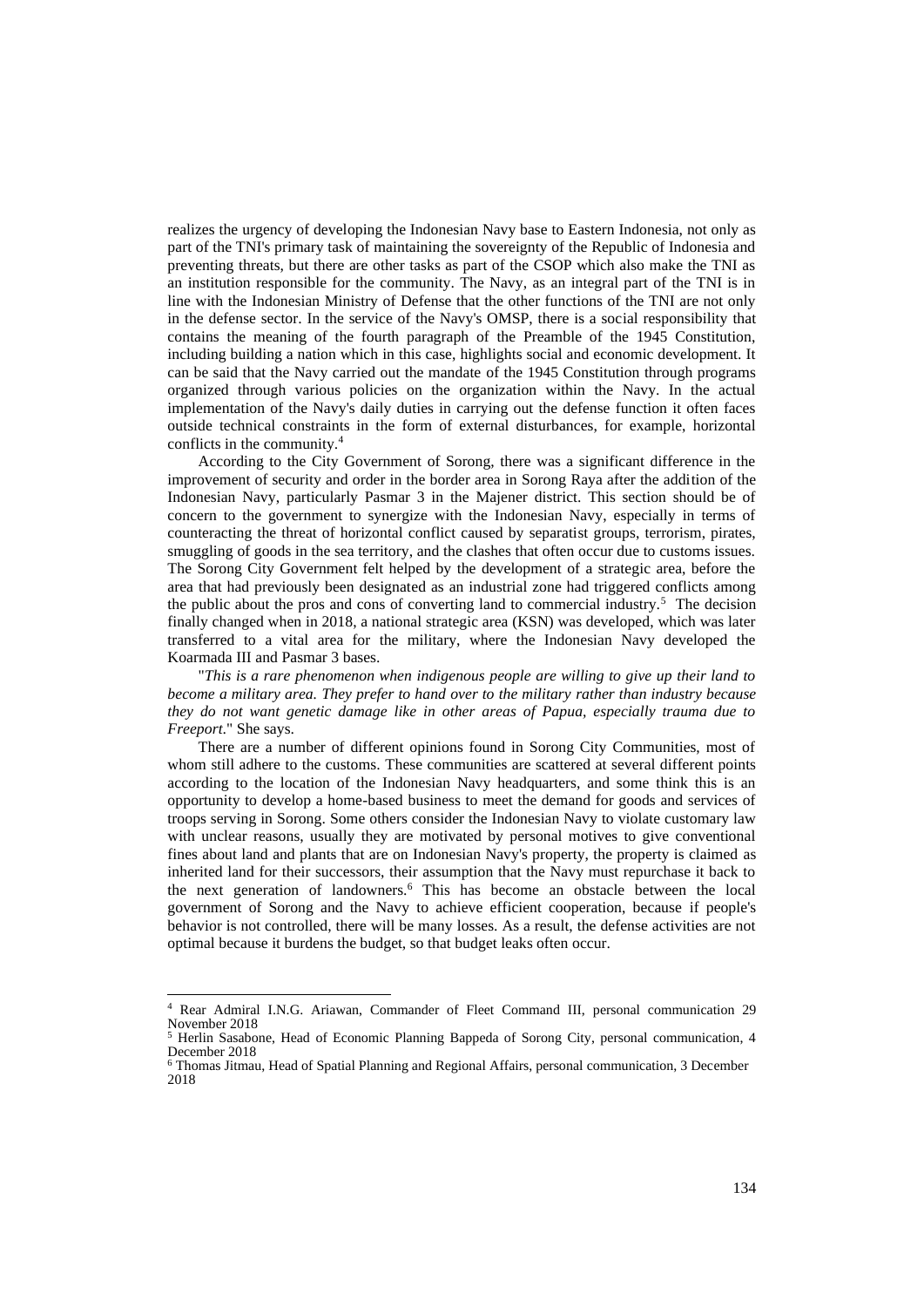The researcher assumed the role of the practitioner in applying SSM to address the issue. Rich picture transforms problems that were not initially structured into situations that are easily described and allows the selection of a solution system that is relevant to the question. Another use of rich picture is to identify the most critical issues, and then it can produce suitable systems related to problem-solving that are identified through data analysis as follows:

- Peace enforcement by the Navy
- Community development
- Safeguarding the natural and human resources
- Strengthening the role of local government
- Community acceptance
- Countering threat
- Regional planning

Of the seven systems that are considered relevant to overcome the problem, a system that can cover everything will be developed by analysing using CATWOE and root definition. These ideas will be presented to stakeholders to dig deeper into what steps are most important to do first is, stakeholders will be asked to choose the issues that are most worthy of attention. The result, based on information gathering from stakeholders, is Peace enforcement by the Navy, community development, countering threats, and safeguarding the natural and human resources.

#### **4.2. Root Definition and conceptual model**

This stage presents root definitions and *The Conceptual Models* that are appropriate to the system that must be built in increasing the socioeconomic potential in Sorong City, as shown in Figure [2] below:

**Table 2.** Root definition for a system that should be built to improve socio-economic potential

The function and the role of the Indonesian Navy to carry out the mandate of the 1945 Constitution, Law No.3 of 2003, and the oath of the Indonesian Navy's soldiers to OMSP through peace enforcement that is used to ward off threats, enforce the law for marine crimes, and community development in order to realize the synergy of civil-military cooperation in the City of Sorong so as to make the City of Sorong a stable City of security, threats can be resisted, and protect natural resources so that the potential factors of production can increase in economic value.

**Table 3.** CATWOE. (Checkland, 1991)

**C** Sorong Communities and Sorong Local Government **A** Sorong Communities, Indonesian Navy, and Sorong Local Government **T** The achievement of stable social conditions with a very minimal level of conflict vulnerability by aligning defense institutions, civil institutions, communities, and industry to optimize socio-economic potential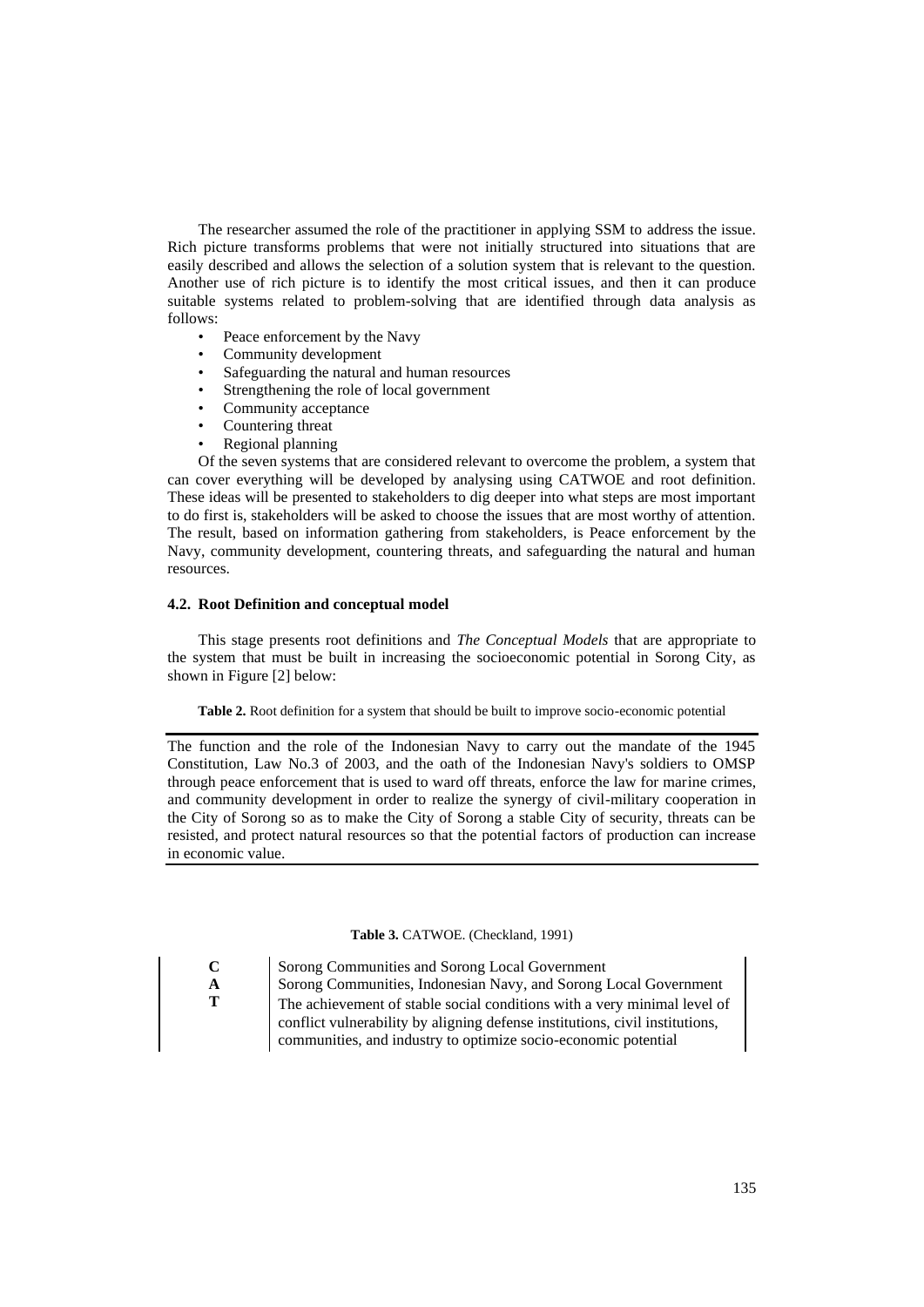

**Fig 2.** Conceptual model for a system that should be built to improve socio-economic potential

The conceptual model is presented in Figure 4. It is important to bear in mind that there is no right or wrong way of describing activity in conceptual models, and that it is about presenting descriptions derived from multiple, valid interpretations of viewing the world.<sup>7</sup>

## **5. Discussion**

The use of SSM implicates various parties that have identified various problems that affect the general socio-economic conditions of Sorong City, as reflected in figure 1. The benefit of SSM is to emphasize that structural and social factors that can cause issues, can be

<sup>7</sup> Khisty, Jotin.: Soft-Systems Methodology As Learning And Management Tool. Journal of Urban Planning and Development 121(3) 4. (1995)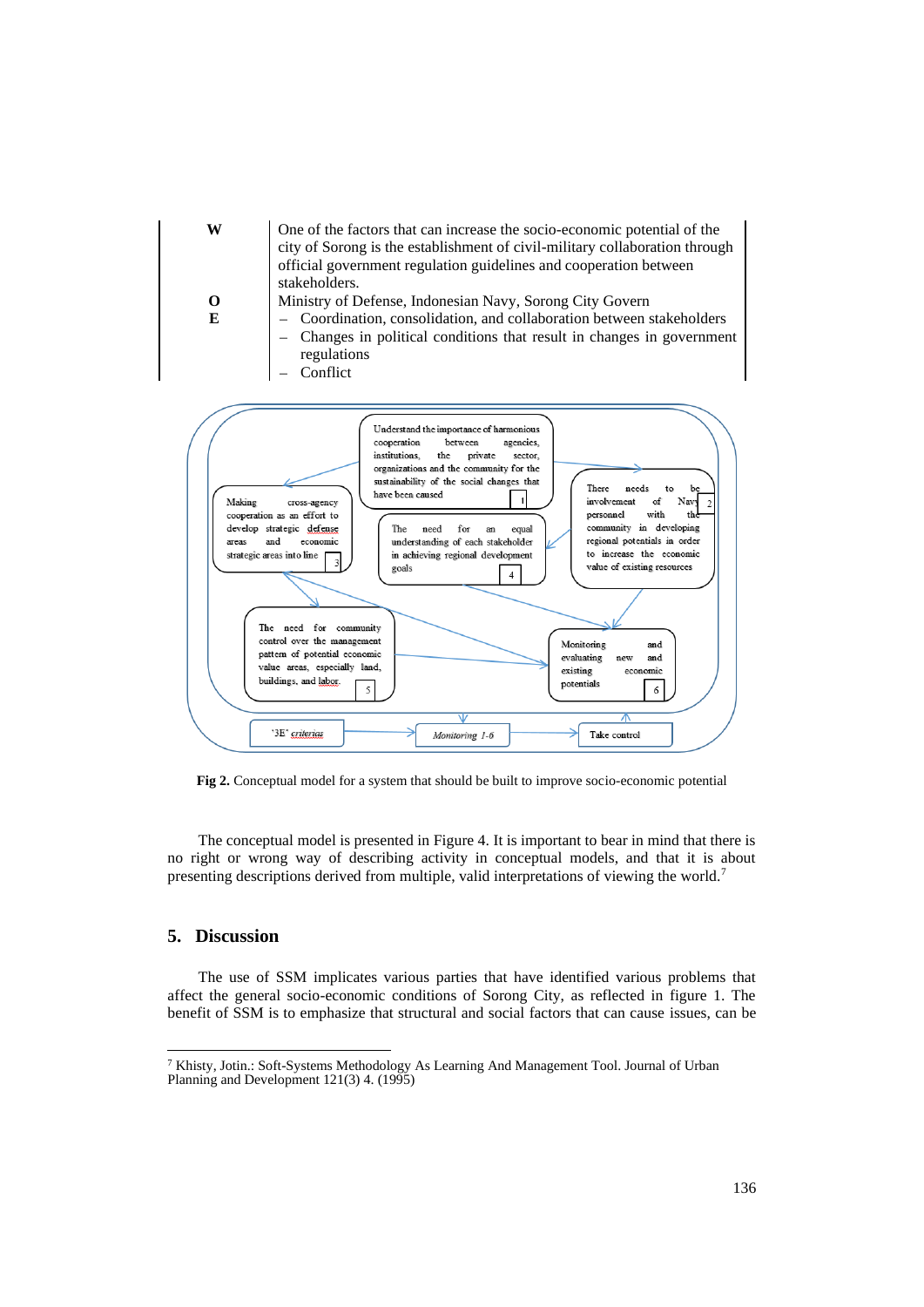structured identified. Through the SSM cycle, not only stakeholders in the military and local government can see these problems, but also the community who can be involved to jointly decide which issues are being addressed to improve in socio-economic conditions. The evaluation of the SSM process shows that stakeholders have favorable view of civil-military cooperation and have real synergy in making it happen.

In conflict theory, social change is not seen as a result of the process of adjusting values, still, it is seen as a result of the conflict that results in compromise and negotiation, so a mutual consensus is created differently from the initial conditions. Sorong City's situation before military bases was there, is often faced with various problems of subversion/infiltration as well as inter-tribal social conflicts, conflicts of political and armed separatist movements, sea crimes, and difficulties of violating boundaries [8]. The subversion/infiltration action was carried out by NGOs affiliated with Papuan separatist movements such as Political Separatist Groups (KSP) and Armed Separatist Groups (KSB) to show their existence. One of the social responsibilities undertaken by the Navy to be able to reduce these activities so as not to spread and provide further social impact on society. In Sorong City, multi-dimensional threats within the community are very diverse and vulnerable to other social problems. A large number of community groups in the social structure due to socioeconomic inequality will be overcome by government intervention or left to the market mechanism.

Economic inequality can be restored by regulating various financial instruments, while social arrangements with multiple impacts caused by conflict cannot be handed over to the market or government intervention without careful consideration, if there are wrong steps,s it will exacerbate the conflict and enlarge the deficit. One of the economic instruments that can be done by the government to overcome the deficit is by regulating prices. While social arrangements are about individual or group arrangements, for this reason, these changes can be overcome through government intervention by presenting the role of the military. This task is part of the mandate of law number 34 of 2004 concerning Military Operations Other Than War (OMSP), maintaining peace and social stability so as to create a social balance in controlling the confidence of industry players [9].

The role of the Navy's social control is a subtle approach that is in line with the exchange theory proposed by Hirshleifer. There are two first approaches based on contracts/agreements and methods based on conflict/coercion. In this case, the Navy through cooperation with the City Government of Sorong and community leaders who allow open space for agreement to create conditions of peace because there are considerations of exchange between preferences, opportunities, and perceptions, can be seen in the Potential Settlement Region (PSR) curve, shown in Figure [3] below: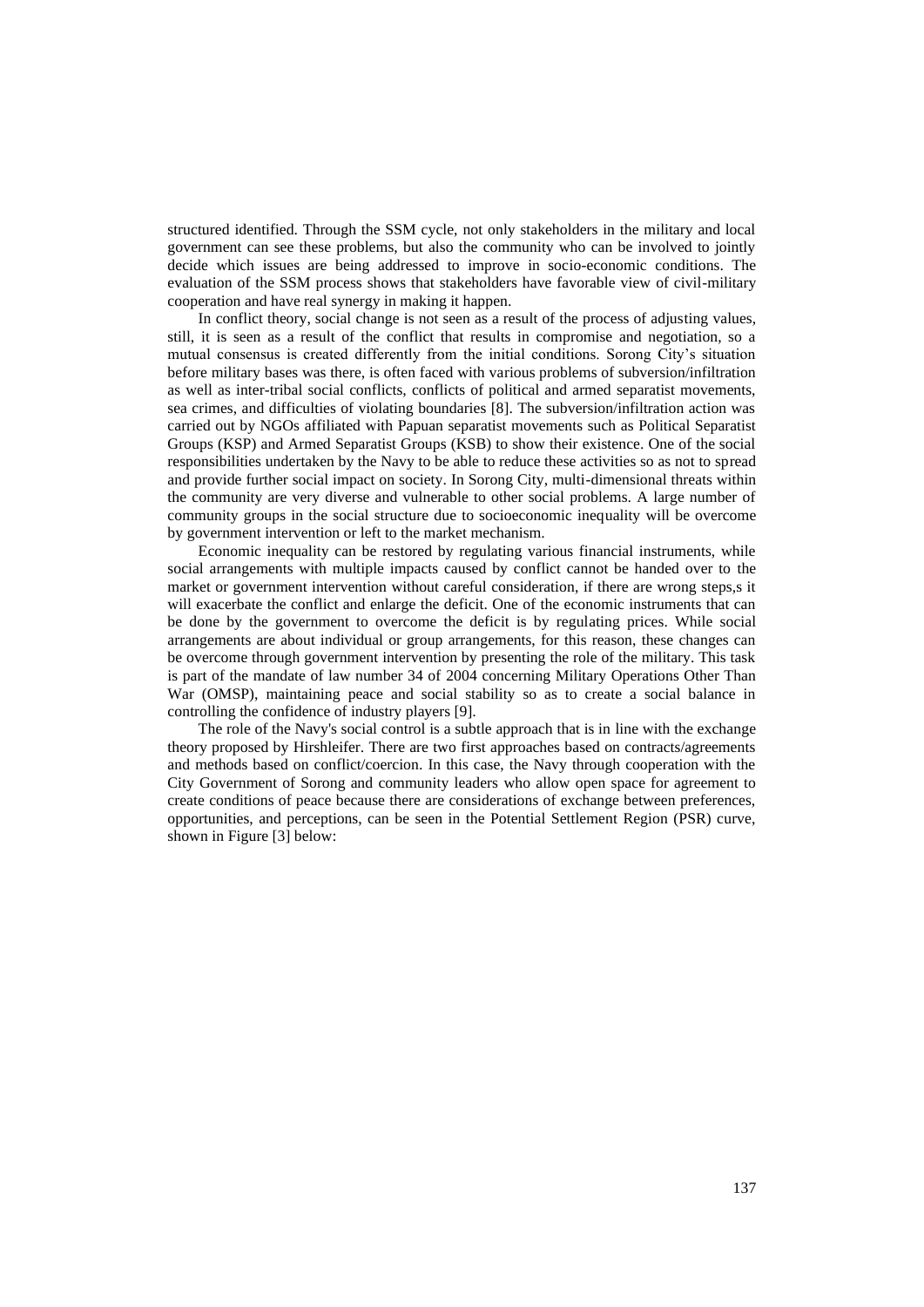

**Fig 3.** Conflict and resolution curve. (Hisrshleifer, 1995)

The picture above is an elaboration of Hisrshleifer's theory to see the size of the space to negotiate to avoid conflict. The curve combines the elements that are the source of conflict to get space to be able to avoid conflict. As explained earlier, compromise and negotiation will create conditions that are different from the initial conditions. The initial conditions referred to instability and conflict-prone among the people of Sorong City, while the new conditions created are the result of government intervention through the role of the military in it as an effort to create space and balance points for peace from the disputing parties. There are three main elements trigger interaction in the process of conflict resolution, namely Preference, opportunity, and perception; the three components are expressed in the notations that form the curve.

The basic principles of production possibility curve (PPC curve) and indifference curve (IC curve) are applied to conflict conditions to achieve safe conditions, through illustrations with different interests of different parties notated through the X-Y axis. Ix and Iy states the opportunity of the C  $(Ix)$ , and the Y-axis represents the opportunity of the Y  $(Iy)$ . The convex curve with P0 and P1 axes as the axis representing perception, where this perception is generally provided by parties offering peaceful conditions, in this case, the government, namely the Ministry of Defense who wants to realize national security stability through the role of the Navy and regional government. The same perception from both parties is essentially the same perception of peace or low-level conflict. The purpose of the Navy in the function of the police as a guardian of peace considering that the condition of the City of Sorong is not in the State of war and the conflict caused is still in the mild category and does not involve the combat whereas the local government as an objective civil control function applies the principle of Civilian Monito Unobtrusively or abbreviated as CMU-MS. CMU is interpreted as public monitoring is not prominent. The military evades the theory put forward by Peter D. Feaver [10]. This means showing substantial public control and superior civilian preferences. Then the P0-P1 curve is convex to give more room for choices and opportunities that can be taken by parties involved in conflict or dispute.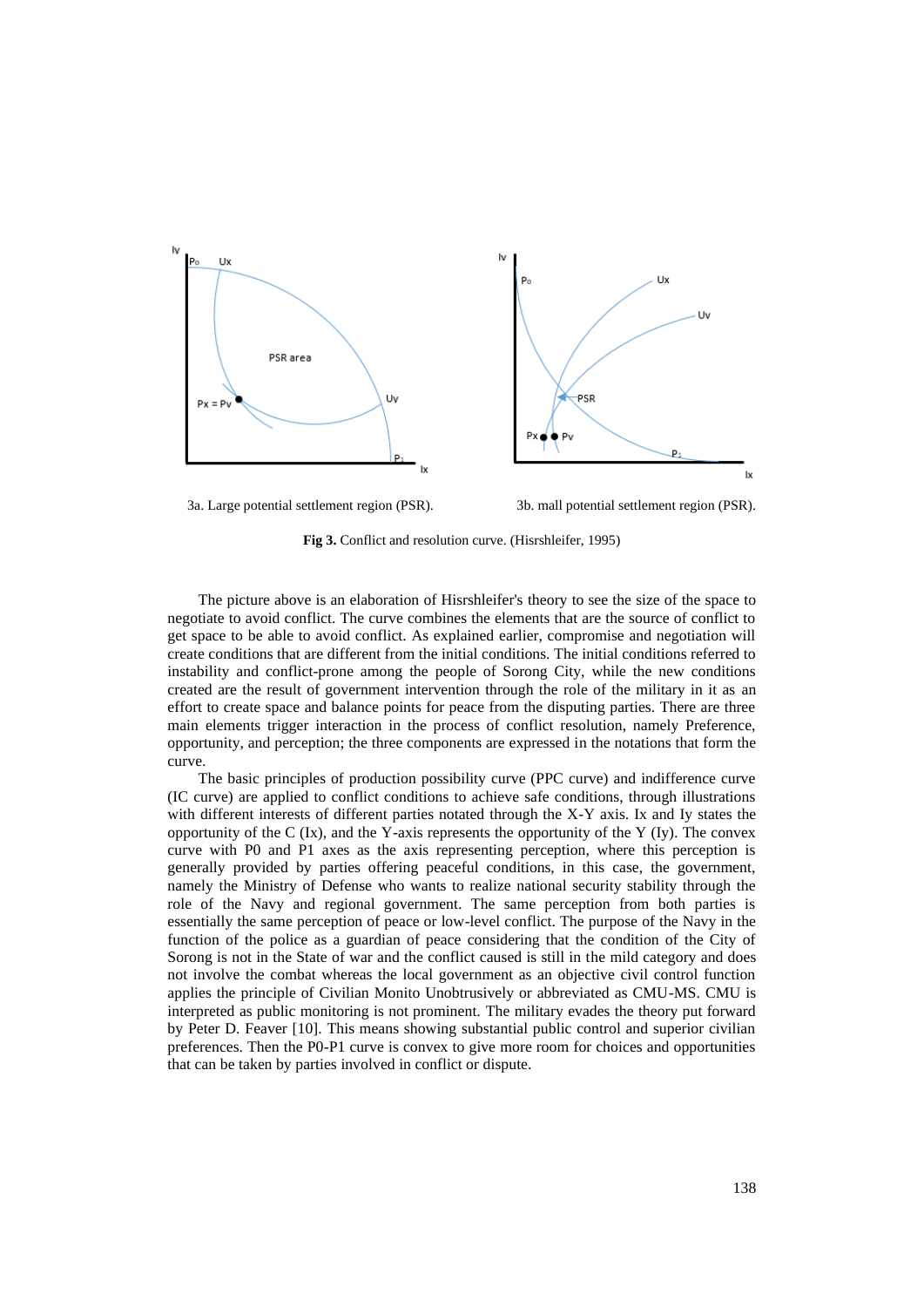On the Ux-Uy axis represents the element of choice (preference) which is the shape of the utility curve forming a positive slope in Figure 4.a and negative slope in Figure 3.b. Referring to the basic principle of this curve, there is a preferred choice between the two parties who want to achieve equilibrium with one of the parties having to decrease their choice (Ux axis) and the other party to increase their choice (Uv axis). When preferences are formed with the same perception, it means opening more extensive opportunities to achieve a state of peace. Py-Px forms an area that has the potential for higher settlement (potential settlement region, PSR). On the other hand, in Figure 4.b shows that the two disputing parties did not find the right choice to create an agreement, so that each of them raised their individual decision, it was seen that the Ux-Uy curve was curved upward. This creates a perception gap and makes the P1-P0 curve concave, as opportunities for resolution of conflicts or disputes become narrower because of the lack of equality.

In terms of the function of the police, Navy operations to provide military assistance to civilian forces are usually aimed at supporting domestic law enforcement at sea in a national jurisdiction. Defense Force Assistance for Civil Power involves assistance to civilian authorities, where they have inadequate resources or are not able to overcome the existing conditions at all. Maritime operations to provide military support to privat forces can include counter-terrorism operations such as offshore gas recovery or oil installations, or ships held by terrorists, or arms smuggling.

Conceptually, conflict theory explains that in every conflict, there is always a constructive, positive dimension if the results of a joint consensus are carried out by both parties. Therefore, all defense activities commanded by the Navy in Sorong City have accelerated the processes of social change that are better under the direct supervision of every Navy personnel. Of course, social change in the community for the better will also have an impact on the economic conditions in Sorong City significantly and positively. Thus, the industrial wheels in Sorong City will be faster. As its role as a social institution, the military is taking an essential part in society according to the navy function as a constabulator. Carrying out its duties as a significant component of national defense in its role as a regulator, the Indonesian Navy is tasked with securing the territorial waters of eastern Indonesia in the form of anti-piracy operations, EEZ tregional operations, water patrols, and enforcement of marine crimes.

Recorded from 2010 to 2014 with small units of the Indonesian Navy organization which at that time were still part of West Koarmada (currently Koarmada II) has been able to function as a guardian of sovereignty from leaking of incoming threats, attained actions on sea violations recorded at that time amounted to 434 types of violations.<sup>8</sup> There are levels of work that can be taken from a peaceful attitude to an aggressive approach which can be called a maintenance step towards enforcement. The actions taken by the Navy in Sorong are environmental and resource management and protection actions, which protect marine resources. Fisheries protection is one of the oldest policing roles of naval forces and remains an essential activity in an era of extending jurisdiction and increasing exploitation of and stress on fish stocks in both coastal and oceanic waters.

Illegal fishing in the eastern region is common and not only detrimental to the state but the surrounding provinces that manage marine products. In 2014 and earlier, the northern part of Sorong City was not closely monitored, so according to data from the Indonesian Navy's Command Center and Control Center it was noted that the increase in crime dominated by

<sup>8</sup> Indonesia Navy Headquarter/ C2 Center, personal communication, 18 october 2018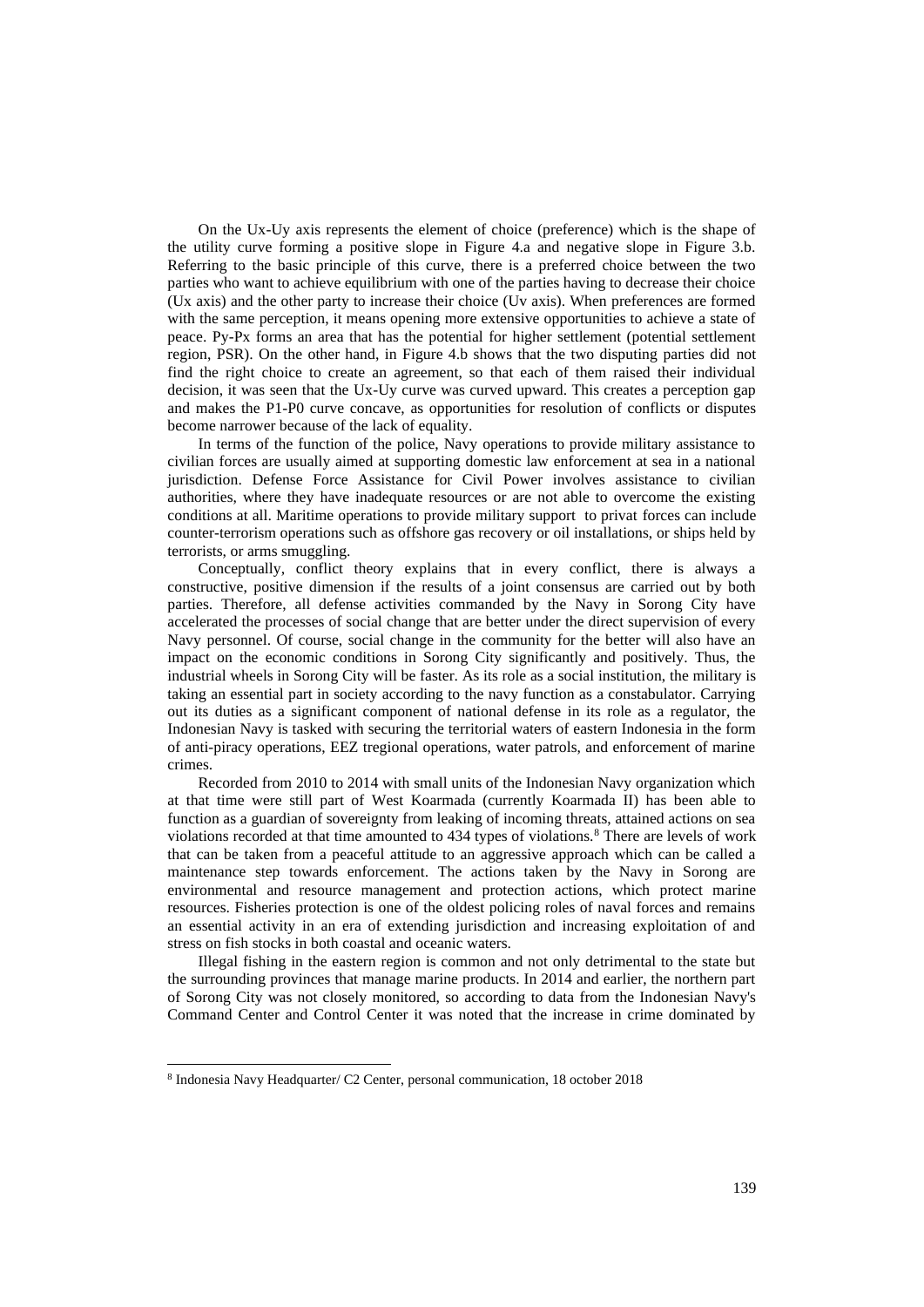illegal fishing, human smuggling, and weapons trafficking.<sup>9</sup> Military assignments in various regions have now been recognized as part of securing the area and the resources contained therein. A civil society consisting of people and government provides space for the military to carry out their duties by supporting local regulations issued by the local government. The general condition of Papua at this time has begun to open up, Sorong City as a representative of advanced civilization in Papua underwent a small-scale industrial revolution in its own environment and has included the role of the military in being part of the area. In 2017 the city government of Sorong formed a Spatial and Regional Plan with a reconfiguration of land allotments in Sorong divided into several strategic areas for civilian and military as shown in Figure [4] below



**Fig 4.** Rencana Tata Ruang dan Wilayah Strategis Kota Sorong. [16]

The map of the civil-military strategic region above shows the division of strategic areas used by civilians for commercial purposes, while the strategic areas used by the military for defense purposes. The vital area is divided into three, namely Strategic regions for the Utilization of Natural Resources and/or High Technology, Strategic Areas for Economic

<sup>&</sup>lt;sup>9</sup> Ibid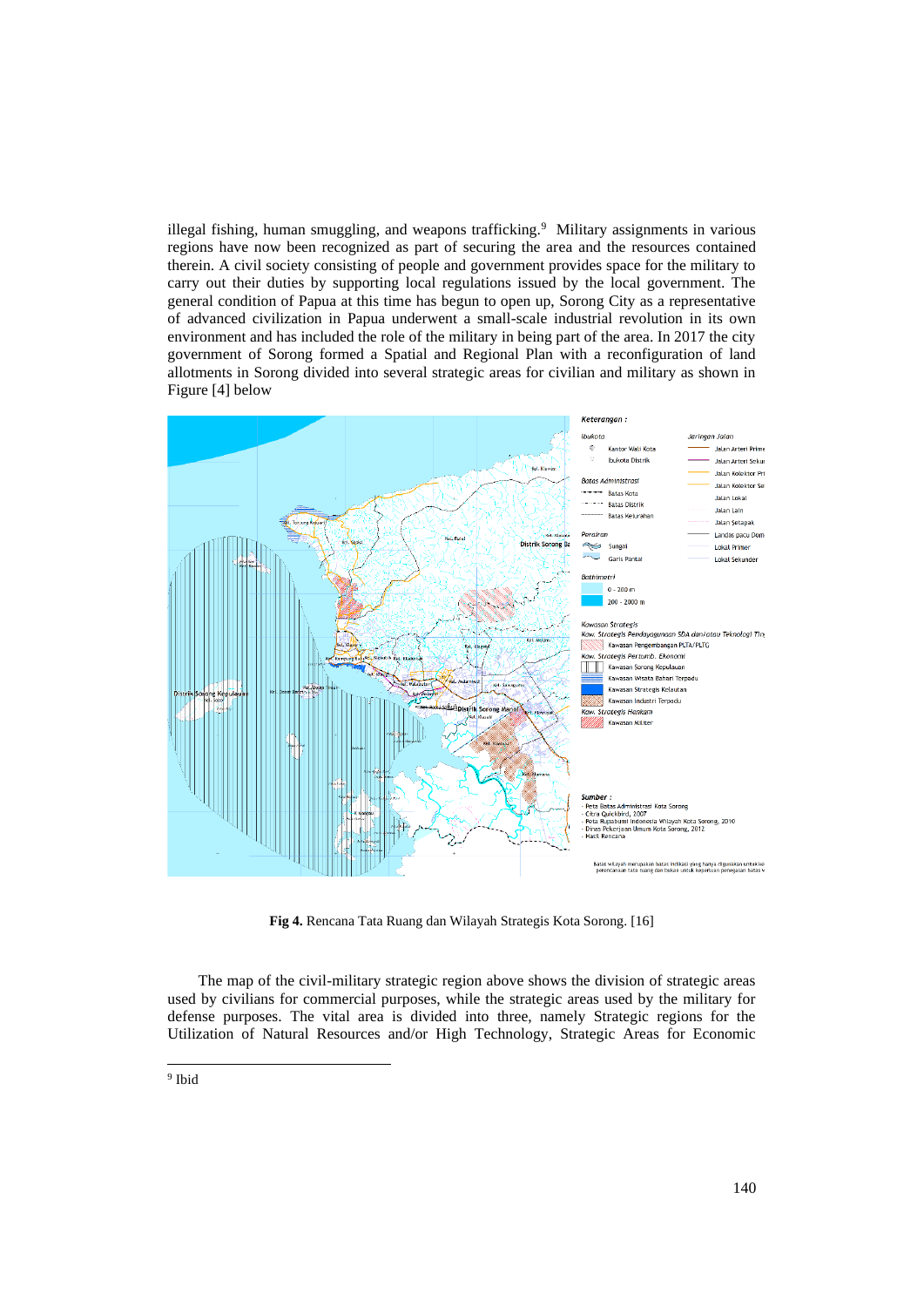Growth, and Military Areas. These areas pay attention to the predetermined spatial structure. Spatial structure is the arrangement of settlement centers and infrastructure network systems and facilities that function as supporting social-economic activities of the society which hierarchically have functional relations. As a reference in the determination of strategic areas, criteria have been issued that can be used for the purposes of determining strategic cities, except strategic areas for national defense and security because they are of limited interest. Other vital areas are: Strategic areas for economic growth, socio-cultural strategic areas, strategic areas for the utilization of natural resources and,or high technology and/or environmental support functions and capacities.

Spatial planning for the city's strategic area needs to be prioritized because it has a significant influence in the scope of the district/city on the economic, social, cultural and / environmental aspects. The strategic area is an area in which activities take place which has an enormous influence on spatial planning in the surrounding area, other business in the same field and activities in different fields, and,or improving community welfare.

Types of strategic areas, among others, are strategic areas from the standpoint of economic growth, and the utilization of natural resources and,or high technology, as well as the functions and carrying capacity of the environment. he types of strategic areas in terms of economic growth are determined by the criteria of having a fast-growing economy, having a superior sector that can drive economic growth, having export potential, supported by a network of infrastructure and facilities supporting economic activities, having economic activities that utilize high technology, and functioning to maintain the level of food production in the context of realizing food security, and functioning to maintain the level of production of energy sources in the context of realizing national energy security; or determined to accelerate the growth of disadvantaged areas [15]. Regional development by arranging strategic areas at these locations is determined by efforts to minimize transportation costs between alternative locations under economic agglomeration (theory of minimum location costs) in order to support sustainable productivity.

The opening of this strategic area will make the value of externalities in state assets whose use can be utilized for the benefit of many people's lives and also adds value to its utility. Land use can be in the form of purchases from parties who will manage it to the regional government or the community, there is also a form of regional giving. Regional intangible assets if managed productively will have in common with impact investing, i.e. investments that are directed to have positive social or environmental impacts in addition to economic benefits. In other words, the social and environmental benefits that exist are not just intentional externalities, but the purpose of the investment [17].

The structuring of strategic areas which are a tangible form of civil-military cooperation and other economic strategic areas needs to be optimized through productive management with orientation to positive impacts on the economy, social, and environment and based on juridical rules that apply to the State with the use of technology so that data management going well, effectively and efficiently. This is a positive form of externality from the impact of defense activities, in this case, the Navy in Sorong City, the results of which can be felt and utilized by the Sorong community, local government, and all business people there. Of course in the case of externalities as a negated impact when the role of peace enforcement of the Navy is not achieved in controlling conflict will lead to negative externalities. As a result, from various social instability that will add burden in the form of costs which in the end will become the burden of the cost structure. The problem is, the negative externalities that occur due to conflicting costs which are a burden cannot be determined to whom it is fully responsive (Yusgiantoro, 2014). In fact, if cooperation in the defense sector cannot be carried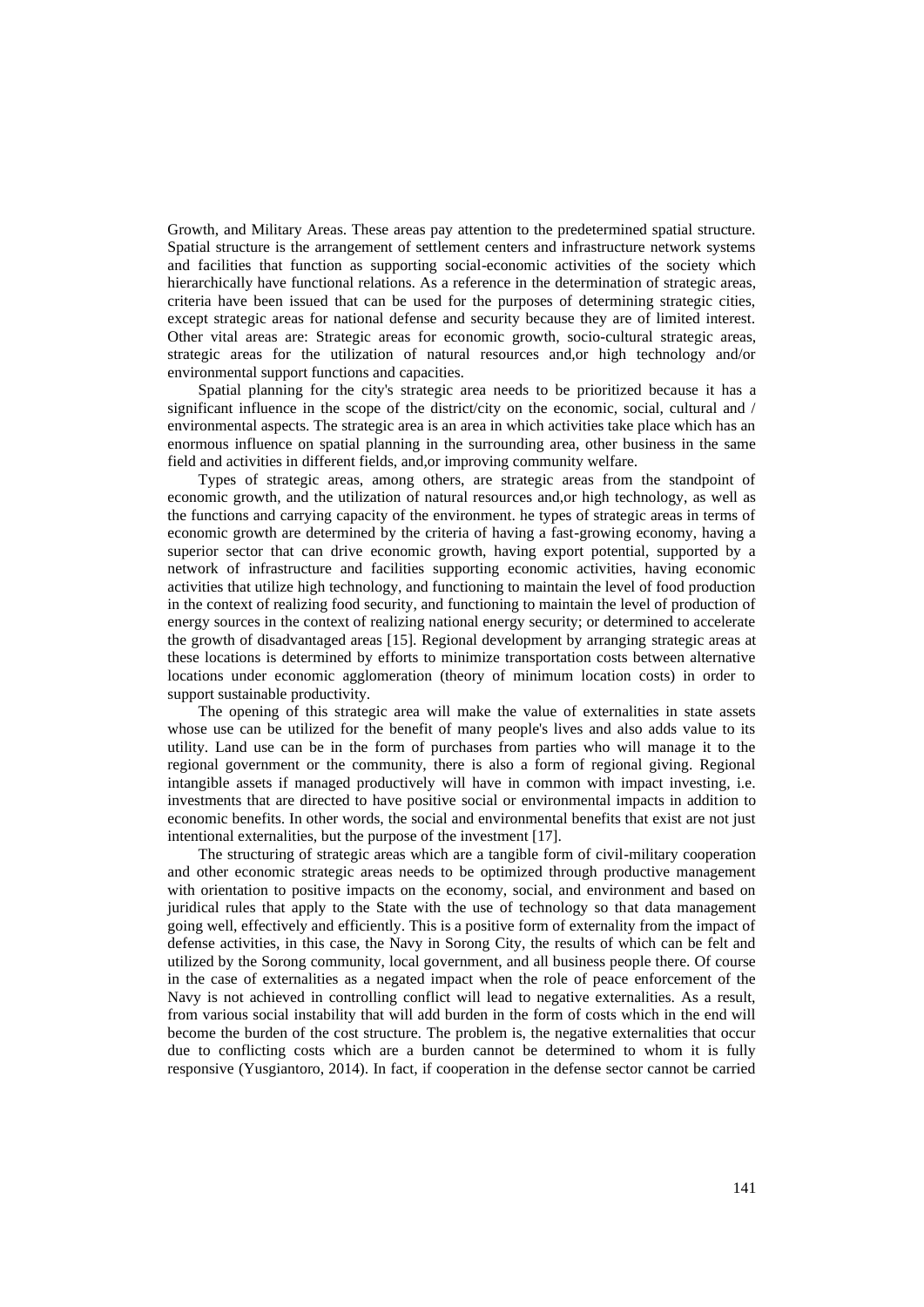out properly, the regional government will bear more of the negative impact of externalities due to conflict, while conflict makers will likely ignore this impact.

The very principle difference between an agrarian-oriented nation and a maritimeoriented nation is that an agrarian nation always looks inward, so that it utilizes all resources on land, this if it continues to occur will potentially lead to communal conflict due to the need for clothing, food, the board and the development of population growth will be crowded on land, so that the need for space will be increasingly narrow, whereas a maritime-oriented nation will always look outward, a logical consequence if a nation with outward-looking views is able to relate to other nations so that the space for clothing, food, shelter, and population growth will be wider. If this happens then the Indonesian nation as a nation characterized by the archipelago supported by a maritime spirit will be able to build its glory.

The strength development by the Indonesian Navy that reached the eastern part of Indonesia at least helped change the socio-economic order in the people of Sorong City, as well as changes in market conditions there. Increasing the number of military personnel will increase the population of Sorong City, most will bring different culture, and changes in the population will continue to occur along with social interactions. Interaction is part of the social process of how society affects the economy and how the economy affects society [12]. This pattern occurred before during the industrial revolution in Europe in the 18th century, one of which was due to external factors driven by technological inventions so that the process of industrialization grew rapidly. The development of the times changed the behavior and habits of the residents of the city of Sorong and migrants in the city of Sorong so that the initial formation of traditional socio-economics is now increasingly complex in the current post-modern era.

Indonesian Navy personnel and other migrants are faced with a variety of market limitations so that the diverse demands are not enough to be met by local producers. This certainly changes the pattern of market interactions that used to be supply-driven, which is interpreted by producers as still price takers or price leader in the market without having to pay attention to the details of the market wants and needs. If previously the producer could only impose his will on consumers, the next thing that happened in the future was the opposite, consumers who would impose their will on producers or producers now preferred to produce based on consumer demand (demand-driven).<sup>10</sup> This means that changes in socioeconomic conditions are quite complicated because of the consumption patterns of modern post-industrial societies who prefer to look for producers who are able to provide for their needs.

In the end, changes in social interaction that affect the economy on a small scale also influence the mindset of the people in Sorong City as individual market participants<sup>11</sup> Judging from the changes that occur in the household sector, it will rationally provide opportunities for adding value to various factors of production owned by households such as land. The social conditions of the Sorong community that are still very strong in holding customary rules still uphold land ownership based on lineage, these conditions have been paid a lot in the past five years since more and more people have entered Sorong.<sup>12</sup> Factors of community expectations of an increase in the value of selling land make customary law softened due to rational decisions of economic behavior to expect compensation for production factors in the form of rent or high land prices. This activity is referred to as the interaction of economic actors as illustrated in the following diagram in Figure 5.

<sup>10</sup> Aris Arif M, personal communication, August 2018

<sup>&</sup>lt;sup>11</sup> Herlin Sasabone, personal communication, November 29, 2018

<sup>12</sup> Ariawan, personal communication 29 November 2018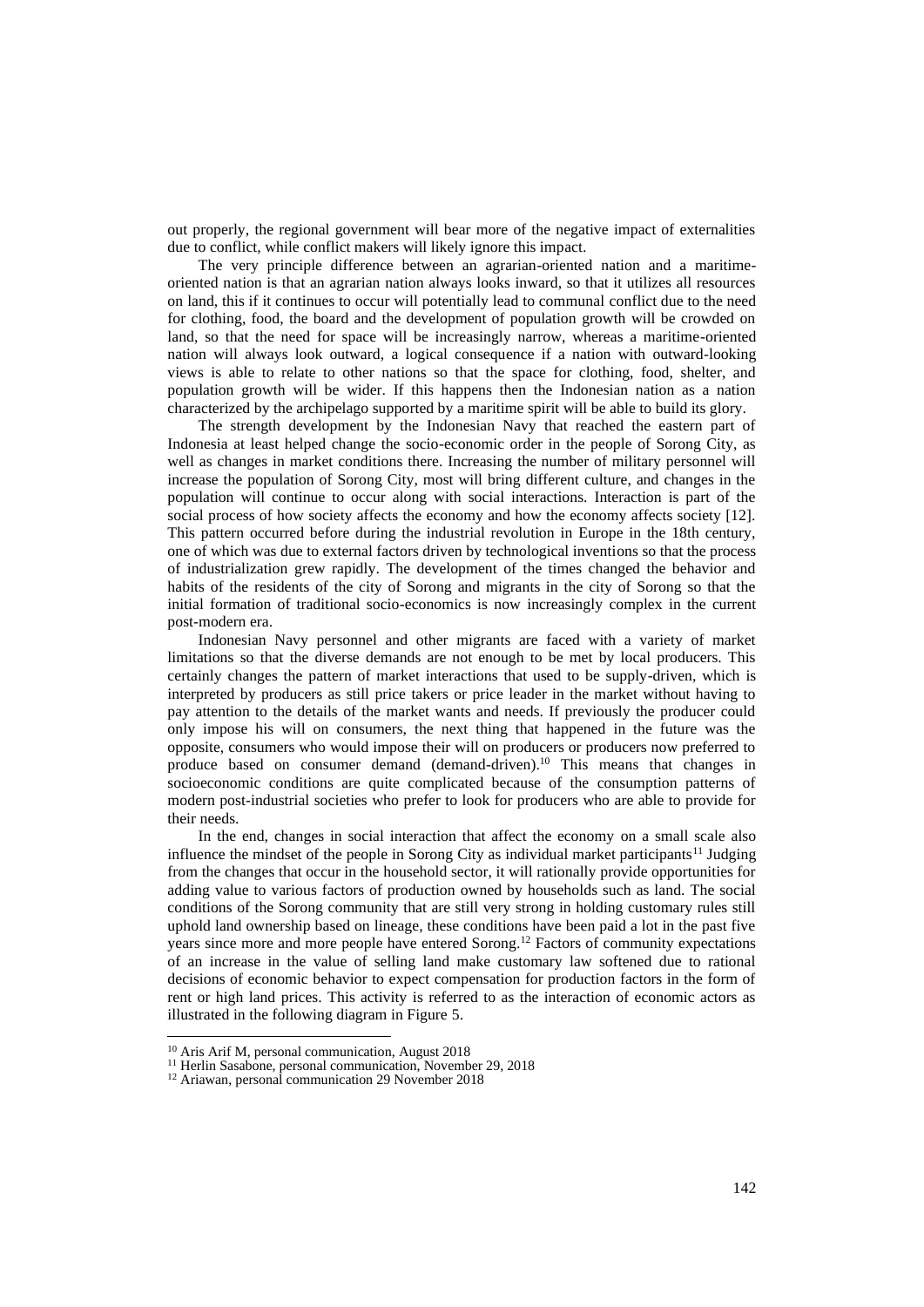

**Fig 5.** Sectors circular flow [13]

The diagram above illustrates the economic sectors that will appear in Sorong City with the presence of the Navy. Various sectors will grow in line with the increase in the number of troops, with various social interactions carried out by economic actors from the local government, TNI AL soldiers, the community, the industrial sector, and visitors who come to Sorong City will form four economic sectors. This phenomenon is called as a change in market typology [14]. The sociological perspective sees this phenomenon as a collection of events in which a market is formed due to the individual, interest in the same field, ethnicity, race, salary, and so on. While the economist's perspective considers this phenomenon to be formed due to the existence of the industrial sector accompanied by the demand and supply of labor at a certain time.

Market typology can change due to various external factors including changes in the security level of an area will affect the tastes and expectations of the market that will be formed. In the closed market conditions as contained in the orange diagram section gives an initial projection of the formation of traditional markets, in the development of consumption patterns of the people of Sorong City which are still homogeneous have a taste for consumption that tends to be the same and almost does not have a significant difference, so that the demand and supply of goods and services limited to certain needs. The openness of the community took part in the expansion of the market, however, a fairly closed area was not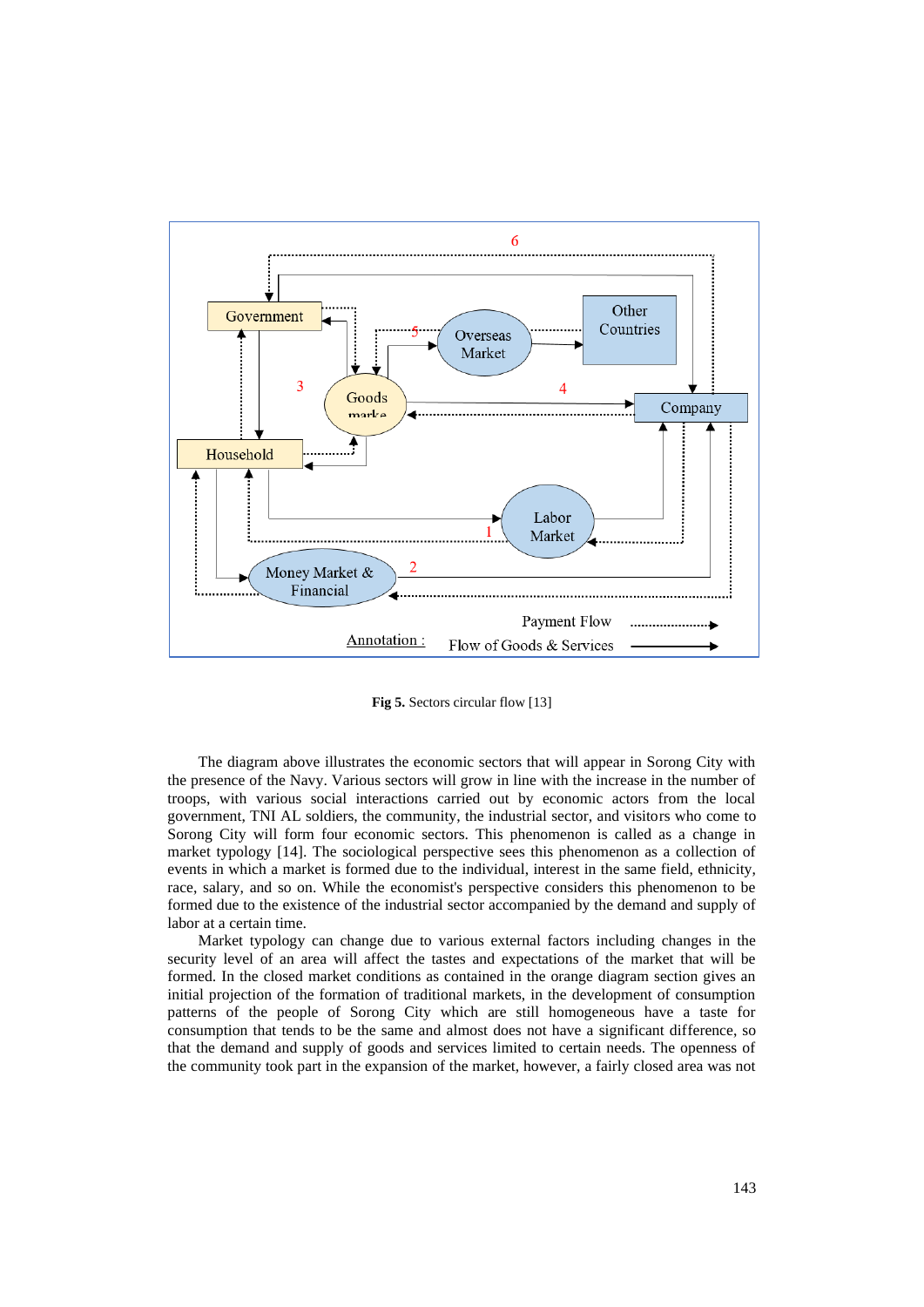easy to open up, the role of the government needed for regional development in this case the government set up a naval military base in Sorong. Population development also influences changes in market typology so that the right-hand side slowly forms new markets due to the entry of new people so as to create a variety of new jobs and diverse demands for labor.

The presence of the Navy's military base and the addition of the number of Navy personnel have influenced changes in the level of security and reduced horizontal conflict, where the security factor in conflict-prone areas is one of the considerations of investors conducting business activities. Along with the increasing population of an area will also increase the level of complexity of community activities. Neither is the case with the industries in it which serve as a place to serve the provision of community needs. Simultaneously, the 4 sectors of the more complex economy were formed and considered capable of being an ideal forum for a diversity of demand and supply. In contrast to economic activities in general, through an economic approach to defense, the formation of this market can occur due to conflict and security factors where if an area of conflict occurs that war can change the strategic position of the enemy with a long-term perspective, which is different from a short-term perspective. As an implication, the defense industry in the region will be much affected by the dynamics that occur, this will also affect the financial cycle and the unemployment rate.

Exchange and trade effect and are affected by conflict. When cross-border trade is not safe, but domestic trade is safe, each party involved in the business will choose autarchy or not trade with other countries.<sup>13</sup> Implementing an autarchy in a regional economy is seen as limiting productivity opportunities because the costs of law enforcement will be higher and generally burden economic stability. The existence of conflict or unsafe conditions in Sorong will help explain the occurrence of restrictions on the exchange, which cannot be explained when property rights can be carried out perfectly and without cost or minimal costs when in a state of peace / without conflict. The development of an increasingly open era will not allow even conflicting regions to carry out economic autarchy, as well as Sorong, with homogeneity even though local governments must keep the economy open to become an open path so that the economic sector continues to run.

As a state agency, the Navy in carrying out peace enforcement in Sorong simultaneously provides a socio-economic impact on the formation of market typologies and open cooperation both at home and abroad in various fields. Regional economic stability is an implication that can explain how regional security can affect the development of business and other economic sectors through the flow chart above.

# **6. Conclusion**

As we can see how conflicts are made by the actors it is all need to be solved, longstanding conflicts due to social inequality are often a significant problem in eastern Indonesia this is also due to economic disparities with such a large gap for Papua, especially in Sorong City. Through the cooperation between military and local government shows how the defense instrument has to do with the process of social and economic change in an area with certain conditions prevailing at that time. The Navy can contribute not only to maritime security, but the paradigm of the community and local government on the importance of defense can make

<sup>13</sup> Yusgiantoro, Purnomo.: Ekonomi Pertahanan. Jakarta: PT. Gramedia Pustaka Utama. P.509 (2014)